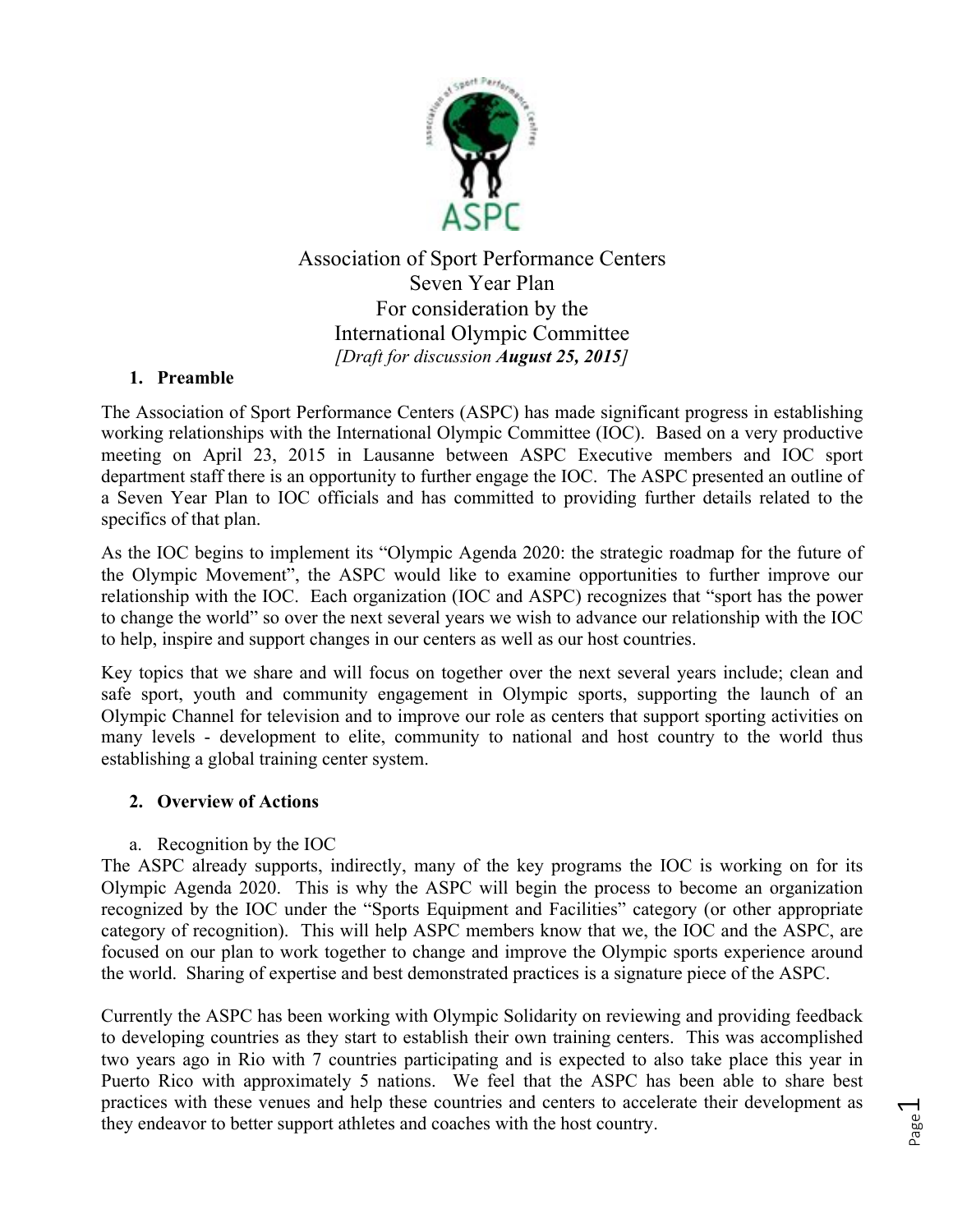We would like to discuss the expansion of this program and, with the support of Olympic Solidarity, provide not only a formal review process but, also include a follow up meeting with these centers one or two years after they have been provided ASPC feedback to assess where the site is with change and then if needed provide further advice to ensure the progress continues.

#### b. Anti-Doping

Working with the IOC, the ASPC would help establish a clear delivery system to consistently and continually distribute the message about the importance of "clean sport" and related anti-doping educational information. Our ASPC centers would be an excellent avenue to present information on "safe sport" education to athletes and their coaches. At our respective ASPC sites there are many athletes and coaches at an elite level and they can become the advocates to disseminate WADA and IOC information and could be a focal point for educational materials on clear and safe sport. We look forward to new opportunities to engage IOC and the athletes and coaches to gain a better understanding and respect for clean sport and to help the IOC drive the change that is needed in sport to keep it fun, safe and fair.

Additionally, new information on the protection and support of the clean athlete would be developed including protection from doping, match fixing, unfair practices; manipulation, abuse, and corruption.

### c. Increased Participation

Working together we can establish programs to engage youth in Olympic sport and help increase participation and interest in the Olympic movement. Our programs could be modeled after the very successful "Olympic Day "celebration to a share the dream program that could teach youth about a healthy, active life styles and good nutrition. Additionally, a program to put sport and science together highlighting new concepts in sport technology created by youth. These programs could be hosted at ASPC centers with the support of the IOC where we could work together creating new strategies that connect youth to the Olympic concepts.

### d. Olympic Channel

A relationship with the IOC allows the ASPC to further enhance the profile of training centres/institutes around the world. With the advent of the new Olympic channel and the desire to find new and compelling content, the ASPC, and member organizations, are perfectly suited to the showcase the athlete journey, the daily training of the athletes and their coaches as they prepare for their Olympic competition. In most cases, these journey occur through the high performance training centres. Controlled and easy access to the centres could be provided.

As the IOC implements plans for the creation of a new Olympic Channel, the ASPC sites would be the ideal partner that provides content for new and exciting stories on athletes and coaches and how they prepare for the Olympic Games as well as other major competitions. Working with the ASPC, the IOC could connect through the global Training Center system with a number of sports working with a large number of athletes at different skill levels. Stories could include: the athletes' journey, their back story, and how the athletes are striving for success; the coaches working with athletes trying to bring the best out of their training and daily preparation; athletes overcoming obstacles and adversity; athletes pursuit of the dual career etc. These would clearly demonstrate to the public the true message of Olympism – fellowship through sport.

Stories of the athletes' journey, connecting athletes to the local community, especially to our youth; educating the population about the Olympic values; motivate youth to play sport and to understand the values and benefits of sport can all be accomplished through the Olympic Channel and an association with the ASPC. There is tremendous opportunity to provide year round visibility to sport and what sport can do for the individual, community and society. High Performance Training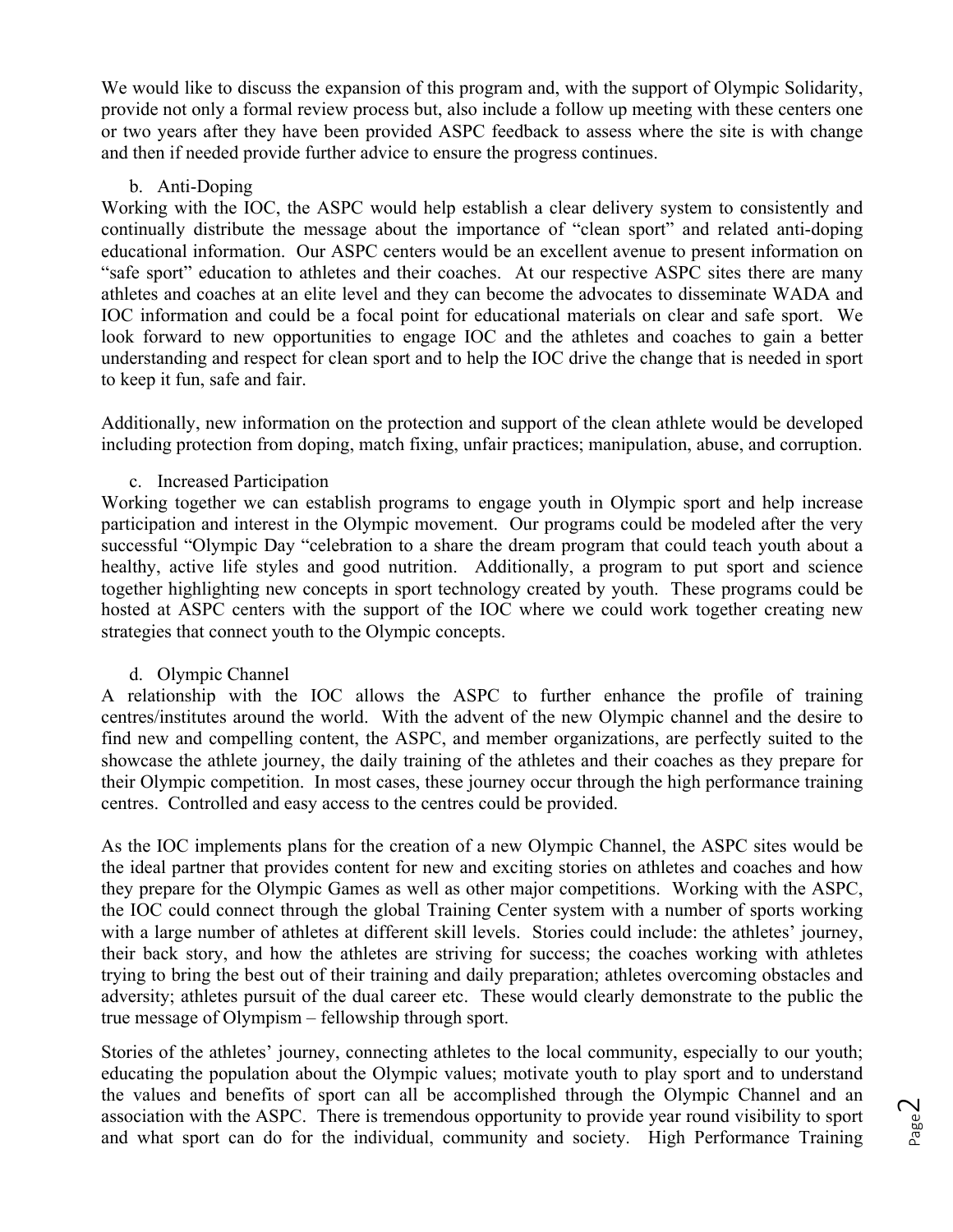Centres are the opportune way to ensure that the Olympic values resonate with the next generations and to engage and inspire youth everyday – not just in the few weeks leading to an Olympic Games every 2 or 4 years.

Working with the ASPC and the established training sites across the world, easy access would be provided to these world class venues as well as world class athletes. As this is a new endeavor to the IOC we are sure that there are many details that must be flushed out however we feel that the ASPC could be a cost effective way to find quality programing content.

e. Training Opportunities

Through the ASPC there is a wide scope of members that encompass many different types of training venues, systems and skill levels of athletes and whose goal is to help see Olympic sport grow and increase. Through Olympic Solidarity the ASPC sites could be better utilized to increased support to a wide range of athletes. Both organizations need to be open to working together to improve the support available to athletes. The IOC, through its Sport and Solidarity divisions' is encouraged to reach out to the ASPC sites with new and challenging ideas and opportunities that sees athletes, coaches and sport teams develop, improve and grow. The ASPC would be a value add partner that can guarantee a quality training and preparation experience much like one gets at an Olympic village during a Games.

### f. Coaching and Coach Education

To achieve sustainable success, the priority needs to be, first and foremost, on quality coaches with quality daily training environment (DTE) support in quality facilities (where high performance is a priority). Succinctly, the best athletes and best coaches in premier training facilities.

The success of a high performance system is dependent on the athlete/coach tandem. Quality coaches make the difference. When we improve the coaching practice we enhance the athletic experience for the athlete. We inspire the next generation of champions through excellent coaching.

There is no question that specific expertise and synergies are created when all elements of athlete and coach assistance are housed under one roof. This occurs at High Performance Training Centres where quality coaching, at all stages of the athletes' development, is provided and where customized coach education happens.

Sport science and medicine as well as coaching are great "anti-doping" tools. If athletes enjoy their athletic experience and we offer good information and advice, they will realize they do not need to turn to unethical practices.

There are also opportunities to access ASPC and/or individual member expertise to offer on line training and education sessions for athletes and coaches (i.e., Athlete Learning Gateway). A wide variety of expertise exists within the ASPC members that could be involved in offering remote training, through audio and video conferences. The ERT, Expert Remote Training experiences, would be aligned with existing programs such as the ALG and Olympic Channel. These formal academic presentations or insights could be offered to athletes/coaches while training and competing.

g. Professional Development for Athlete Performance Staff

Investigation of the delivery of courses for performance support staff. The goals of these courses would be to:

- i. Identify and develop the next generation of support staff.
- ii. Provide revenue streams to ASPC members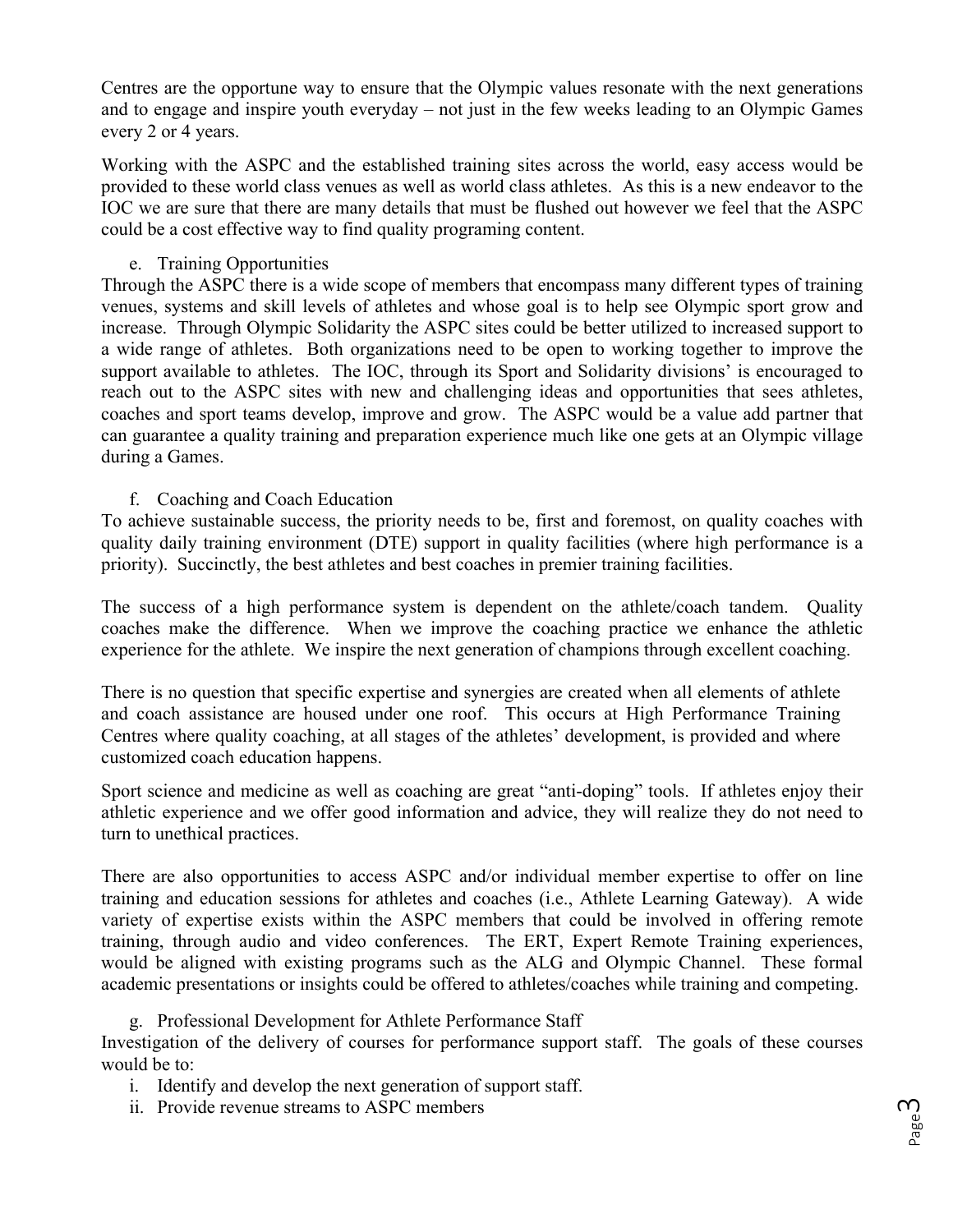- iii. Keep cost effective for the delivery of educational information from the IOC to the athlete, coaches and NOC's that they serve.
- iv. Share current IOC information in a location that sets an Olympic feeling of fellowship in sport.
- h. Internationally Recognized Training Sites

ASPC sites are the places where the exchange of ideas, culture and friendship grows and strengthens the Olympic ideals and spirt. Having this global training center system would make booking and coordinating training and conditioning experiences a simple process for the IOC.

As a separate opportunity, and part of a long term strategy, consideration could be given to the establishment and designation of the first IOC "International Training Centre". Based on world class standards (in progress), the International Training Centre would attract athletes from around the world.

As an example, our information suggests that the USOC will soon (January 1, 2017) release operations and control of the USOC Chula Vista Training Centre back to the City of Chula Vista. It is therefore, recommended that the first such designated Centre be Chula Vista, California, USA. Such designation is based on the reputation and the current status of the Chula Vista Training Centre. Chula Vista has been a training site for many international federations and NOCs, it has a warm weather climate, is easy to get to, has world class training venues and the related amenities needed by todays Olympians and aspiring Olympians. This site would be used by the IOC for international outreach and enhanced use of existing IOC programming such as OS scholarships.

i. Education of Athlete Entourage

As part of this long term plan, and related to the Dual Career project, the ASPC would be interested in the development of an educational plan (or series of courses/programs) related to individuals that are in regular contact with the athlete and that are often embedded in the athletes daily training environment. Initial emphasis would be placed on the sport science and sport medical personnel that directly impact and influence the athlete as well as the next generation of such personnel. ASPC sites have direct access to the sports, science and medicine experts, research and the athletes.

### **3. The Path Forward**

Over the next several years it is our desire to work with the IOC team to develop key strategies in each of the eight (8) key areas discussed above where both organizations gain and benefit from the collaboration. The ASPC is also receptive to discussing emerging issues where the ASPC may be able to provided added value to the IOC. Strategies with specific annual actions and measurable outcomes would be need to be discussed and developed.

It is suggested an annual, in person working session be scheduled to:

- Review our common goals and challenge each other to create the change that will lead us to excellence.
- Determine priority actions with roles and responsibilities.
- Establish appropriate times lines, annual key milestones for this seven year plan and the measurable outcomes.

During this time we can establish a core communication process, develop and expand our current relationships and set new goals to help each other provide better support to the athletes, coaches and sports that we both serve.